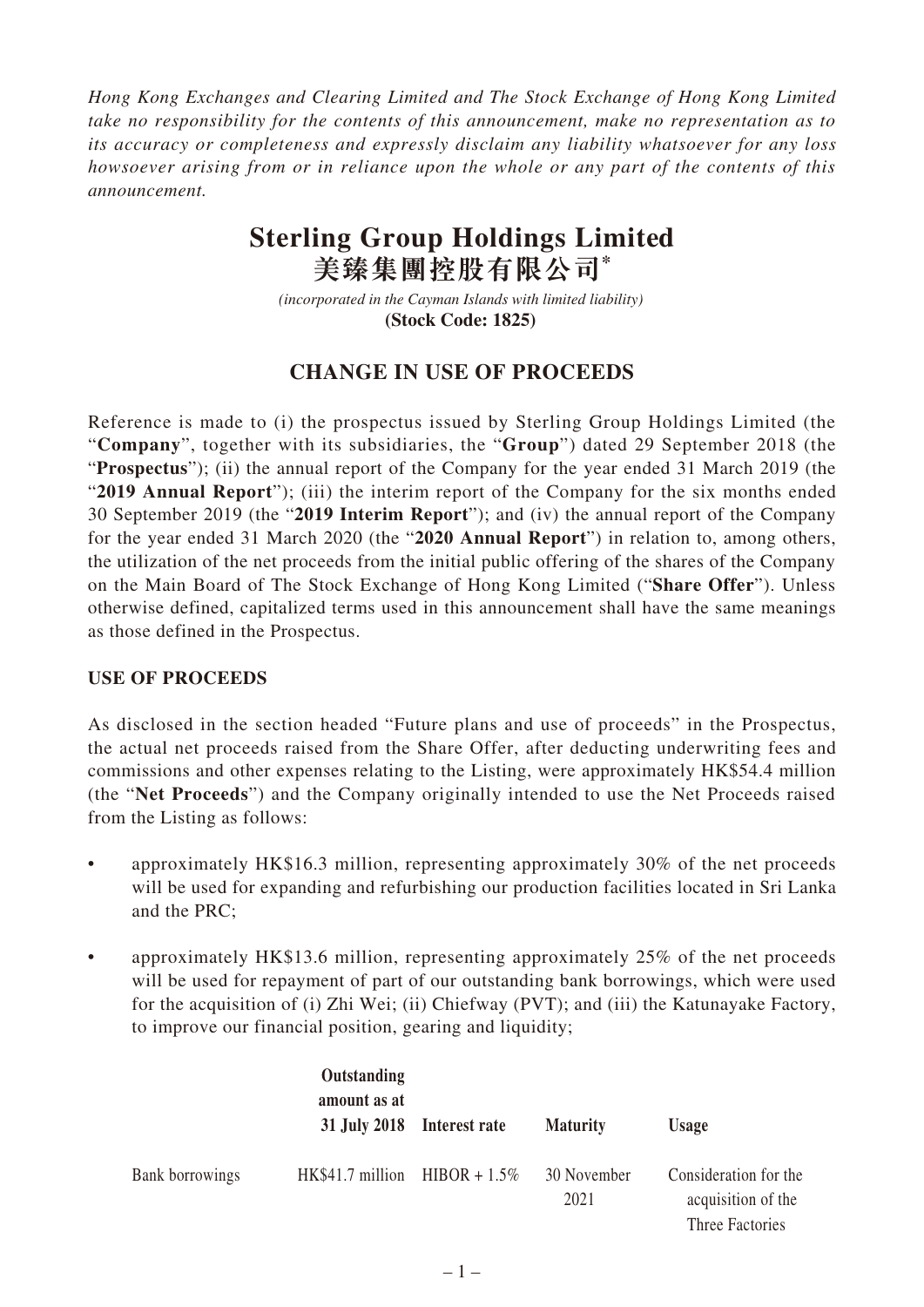- approximately HK\$13.6 million, representing approximately 25% of the net proceeds will be used for acquisitions of production facilities;
- approximately HK\$5.4 million, representing approximately 10% of the net proceeds will be used for upgrading our information technology system, lean manufacturing and productivity improvement programs; and
- approximately HK\$5.5 million, representing approximately 10% of the net proceeds will be used for our Group's general working capital.

### **CHANGE IN USE OF PROCEEDS**

As at the date of this announcement, the unused Net Proceeds amounted to approximately HK\$24.1 million (the "**Unused Net Proceeds**"). The board (the "**Board**") of directors (the "**Directors**") of the Company, having considered the recent business environment and development of the Group and in particular the impact of the outbreak of the novel coronavirus pandemic (COVID-19) to the global business environment, resolved to change the use of the Unused Net Proceeds. Set out below is the utilisation of the Net Proceeds up to the date of this announcement and the revised allocation of use of the Unused Net Proceeds:

|                                                                                                              | Percentage<br>of Net<br><b>Proceeds</b><br>$(\%)$ | <b>Planned</b> use<br>of the Net<br><b>Proceeds</b><br>HK\$' million | <b>Actual use</b><br>of the Net<br>Proceeds up<br>to the date<br>of this<br>announcement<br>HK\$' million | Unutilised<br><b>Net Proceeds</b><br>as at<br>the date<br>of this<br>announcement<br>HK\$' million | <b>Revised</b><br>allocation<br>of the<br>unutilized<br><b>Net Proceeds</b><br>HK\$' million | <b>Expect</b><br>timeline<br>for the<br>intended<br>use |
|--------------------------------------------------------------------------------------------------------------|---------------------------------------------------|----------------------------------------------------------------------|-----------------------------------------------------------------------------------------------------------|----------------------------------------------------------------------------------------------------|----------------------------------------------------------------------------------------------|---------------------------------------------------------|
| Expanding and refurbishing<br>production facilities located<br>in Sri Lanka and the PRC                      | 30                                                | 16.3                                                                 | 11.1                                                                                                      | 5.2                                                                                                |                                                                                              |                                                         |
| Repayment of bank borrowings                                                                                 | 25                                                | 13.6                                                                 | 13.6                                                                                                      |                                                                                                    |                                                                                              |                                                         |
| Acquisitions of production<br>facilities                                                                     | 25                                                | 13.6                                                                 |                                                                                                           | 13.6                                                                                               |                                                                                              |                                                         |
| Upgrading information<br>technology system,<br>lean manufacturing and<br>productivity improvement<br>program | 10                                                | 5.4                                                                  | 0.1                                                                                                       | 5.3                                                                                                |                                                                                              |                                                         |
| General working capital                                                                                      | 10                                                | 5.5                                                                  | 5.5                                                                                                       |                                                                                                    | 24.1                                                                                         | before<br>31 December<br>2021                           |
| Net Proceeds                                                                                                 |                                                   | 54.4                                                                 | 30.3                                                                                                      | 24.1                                                                                               | 24.1                                                                                         |                                                         |